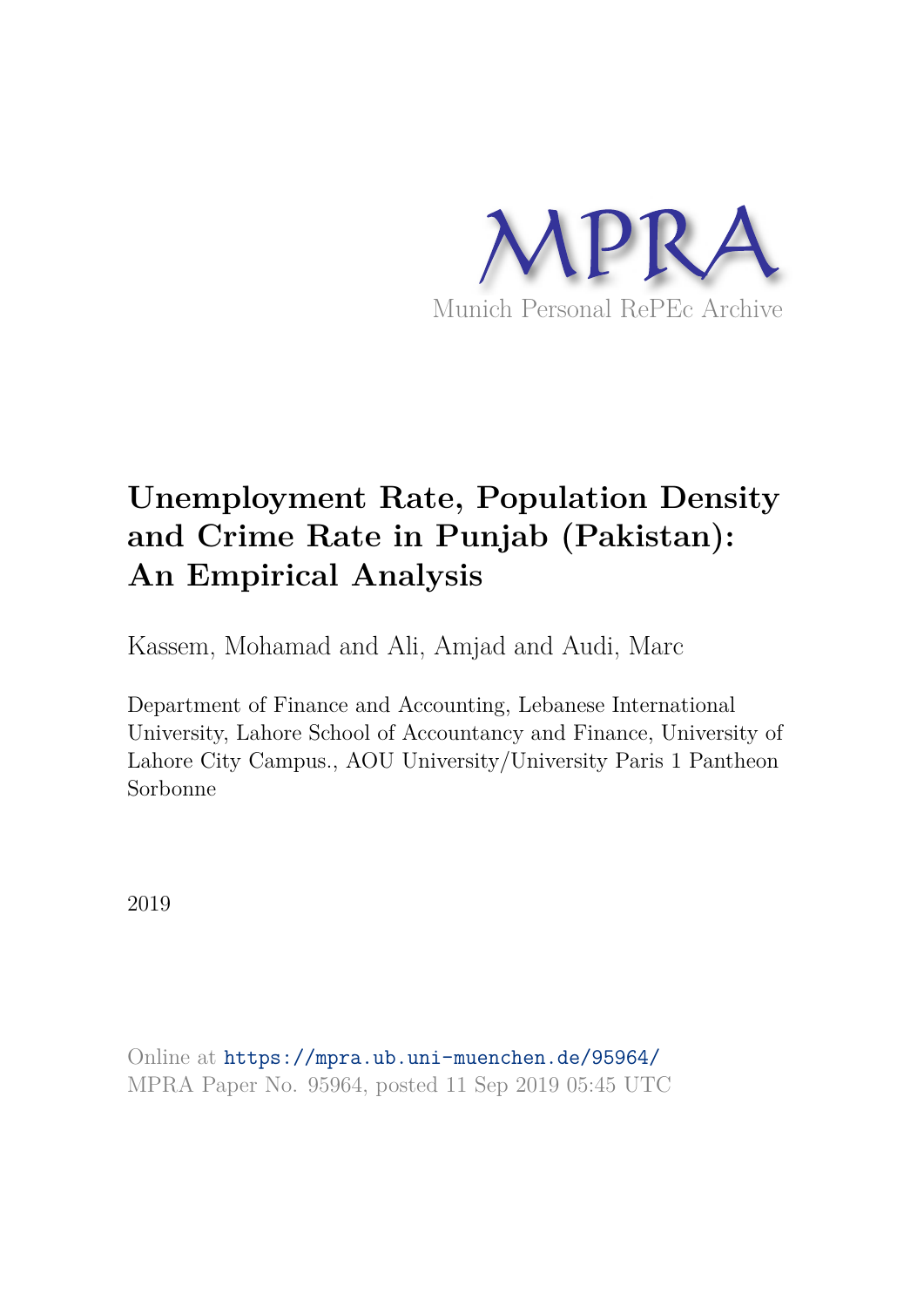# **Unemployment Rate, Population Density and Crime Rate in Punjab (Pakistan): An Empirical Analysis**

## **Mohamad Kassem**

Department of Finance and Accounting, Lebanese International University

## **Amjad Ali<sup>1</sup>**

Lahore School of Accountancy and Finance, University of Lahore City Campus.

## **Marc Audi**

AOU University/University Paris 1 Pantheon Sorbonne.

#### **Abstract**

This article has examined the impact of unemployment, population density and amount of remittances, industrialization on crime rate among the districts of Punjab, Pakistan. The data has been composed from Pakistan Bureau of Statistics, the Multiple Indicator Cluster survey (MICS), Punjab Development Statistics (2018). The Johansen cointegration method has been applied for examining the relationship among variables. The results show that unemployment and population density have a positive impact on crime rate among the districts of Punjab, Pakistan. The outcomes reveal that the amount of remittances, industrialization and social infrastructure have a negative and significant impact on crime rate among the districts of Punjab. This study recommends that for reduction in crimes, the government of Punjab should control unemployment and population density and the same time enhance industrialization, social infrastructure with the amount of remittances. On the basis of previous literature and our findings, it has been concluded that unemployment is the mother of crime.

**Keywords**: unemployment rate, population density, crime rate, industrialization **JEL Codes:** E24, Q56, Z21

### **I Introduction**

Crimes are the main problems as civilization begins, its scale has been enlarged over time. Crimes have become worldwide main sources of the human unhappiness; these are widely and endlessly dispersed in developing as well as in developed countries. Throughout the human history, crimes are recognized as the main factor to disable quiet and healthy society, it leaves the imitations of insecurity, anxiety and mental distress among the masses. There are a number of crimes which have different definitions in different areas and time periods. Generally, "A crime is an act of human behavior damaging to others, which the nation is bound to stop. It reduces the different person accountable to punishment as a result of happening initiated by the state structures allocated to determine the environment, the degree and the lawful values of the person's unfairness" (Fajnzlber et al. 2002). The economic theory of crime is based on the definition of Becker (1968) which perceived crime as a kind of job and related the costs and welfares of obligating a crime. According to this definition the cost of obligating a crime is: punishment, custody, fine, physical agony and psychological fault. While psychological desire and monetary improvements were measured to be the profits of promising the crime. Due to an increase in criminal activities in the mainstream of western and eastern countries, the new doors have been unlocked in the economics of crime to explore the reasons, significances and socioeconomic causes of the crimes. Extensive

<sup>&</sup>lt;sup>1</sup> Corresponding Author: *chanamjadali@yahoo.com*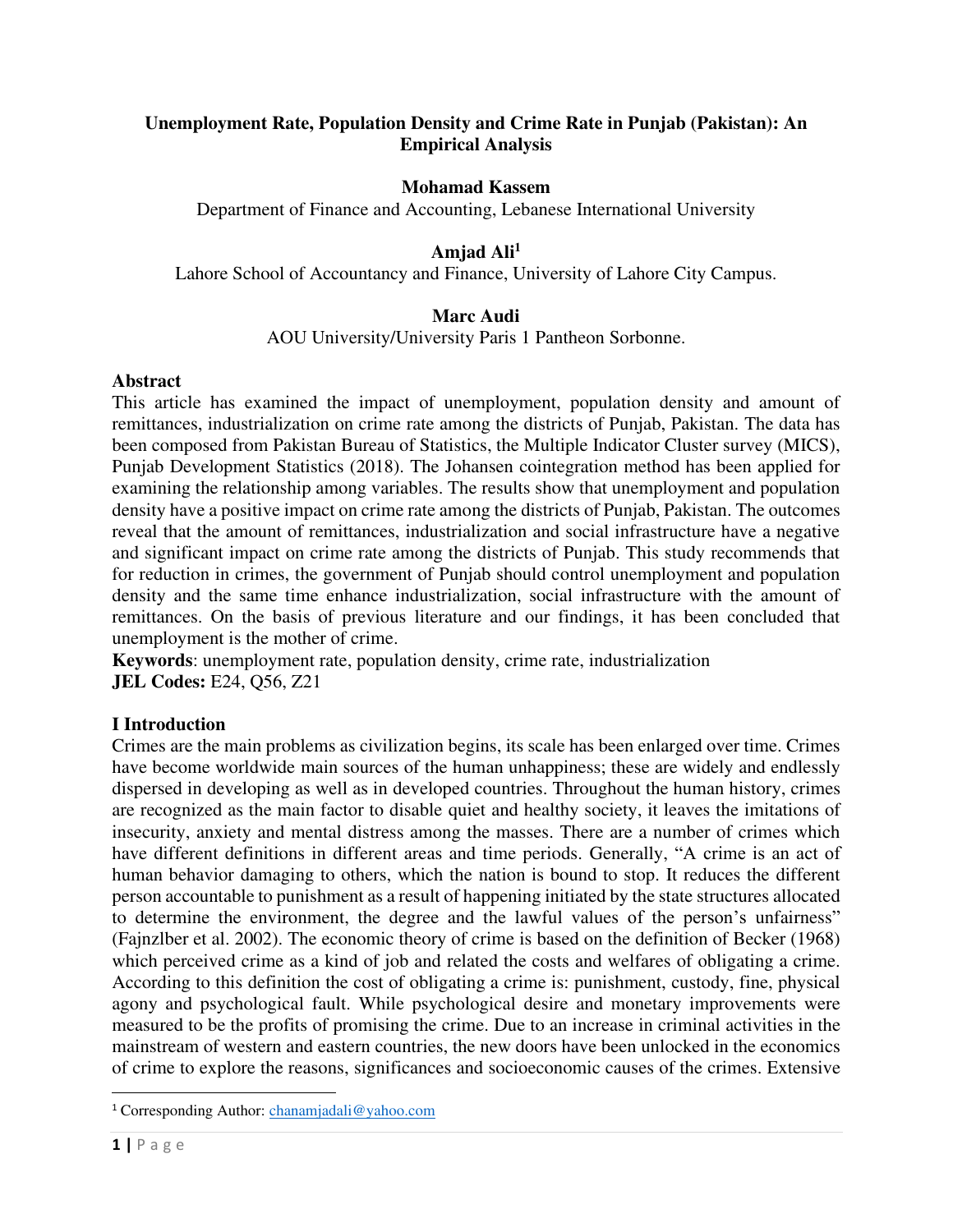amount of empirical studies has examined the causes of crimes in developed countries (Ehrlich 1973, Lochner 2004, Wolpin, 1978, Machin and Mukhopadhyay, 2011). A rising number of empirical studies are concentrating on socioeconomic factors of crimes for European countries like, Italy (Marselli and Vannini 1997, Buonanno and Leonida 2005) and Germany (Entorf and Spenger, 2000), for Latin American countries Colombia (Gaviria, 2000) and Argentina (Buonanno and Montolio, 2005), for Pakistan (Gillani and Rehman, 2009, Jalil and Iqbal, 2010, Aurangzeb, 2012).

Economists are customarily using the unemployment level as a measure of the total of real employment chances accessible to the persons. Consequently, a high unemployment level proposes that there are rarer employment chances accessible and the opportunity cost of selecting crime over genuine work is small (Becker, 1968; Cornwell and Trumbull, 1994; Ehrlich, 1996; Myers, 1984; Witte, 1980). However, sociologists consider the unemployment level as being an index of the "supply of proper targets" as well as the traditional economic viewpoint (Britt, 1994; Cantor and Land, 1985). As the employment level increases, there is a relative decrease in the supply of appropriate targets because people have less to snip. Unemployment and its extensive existence in an economy is the main reason of growth in crime rate. If unemployment rate increases, the chances for lawful incomes fall and crimes will increase because the real cost related to crimes for unemployed person is collapsed (Gillani et al. 2011). Unemployment abolishes the human happiness in countless pace and it has extensive standing influence on civilization (Ali, 2015). The concentration of population has also embedded influence in producing criminal actions. There is a high percentage of crimes in those regions where extensive people are inhabiting. Because extra commercial events fascinate criminals to obligate crimes as they have additional beating rooms. Industrialization may also help as an issue to rise the crime rate and its attentiveness in the urban surroundings. Education is possibly a significant component to avoid individuals from appealing in criminal events. Schooling assistances in educating youth and increases the revenues from genuine work as compared to the crimes. With the increase in schooling, certain kinds of street crimes decline, but other kinds of white-collar crimes like misappropriation, deceit and bankruptcy may increase (Lochner, 2004). The remittances increase the income of receivers, allowing them to increase consumption and investment, recover standard of existing. The remittances act as a fuel in order to start a business, buy up or expansion, invest more in education. As a consequence of remittances, the people have well contact to fulfill their wants. So, in that situation there are fewer probabilities to compel crimes when people have entree to more means. Pakistan is the sixth most populous country in the world. It has been witnessed that crime rate has been increasing in Pakistan since last three decades. The economics of crime in Pakistan are also connected to numerous arenas such as; sociology, criminology, psychology, demography and geography. Pakistan has rising unemployment, inflation rate, poverty rate, bad urbanization, population density, low industrialization, bad social infrastructure, low level of income, low literacy rare and health, cultural, psychological and low family background. These issues may motivate the people here to commit crimes, so Pakistan is an interesting case to study.

# **II. Literature Review**

There are a number of studies which examine the determinants of crime, but here most recent and relevant are selected as a literature review. Freeman (1991) examines the magnitude of criminal activity among disadvantaged youths in the 1980's. It reveals that a large proportion of youths who drop out of high school become the reason of criminal records in the decades. The fall in real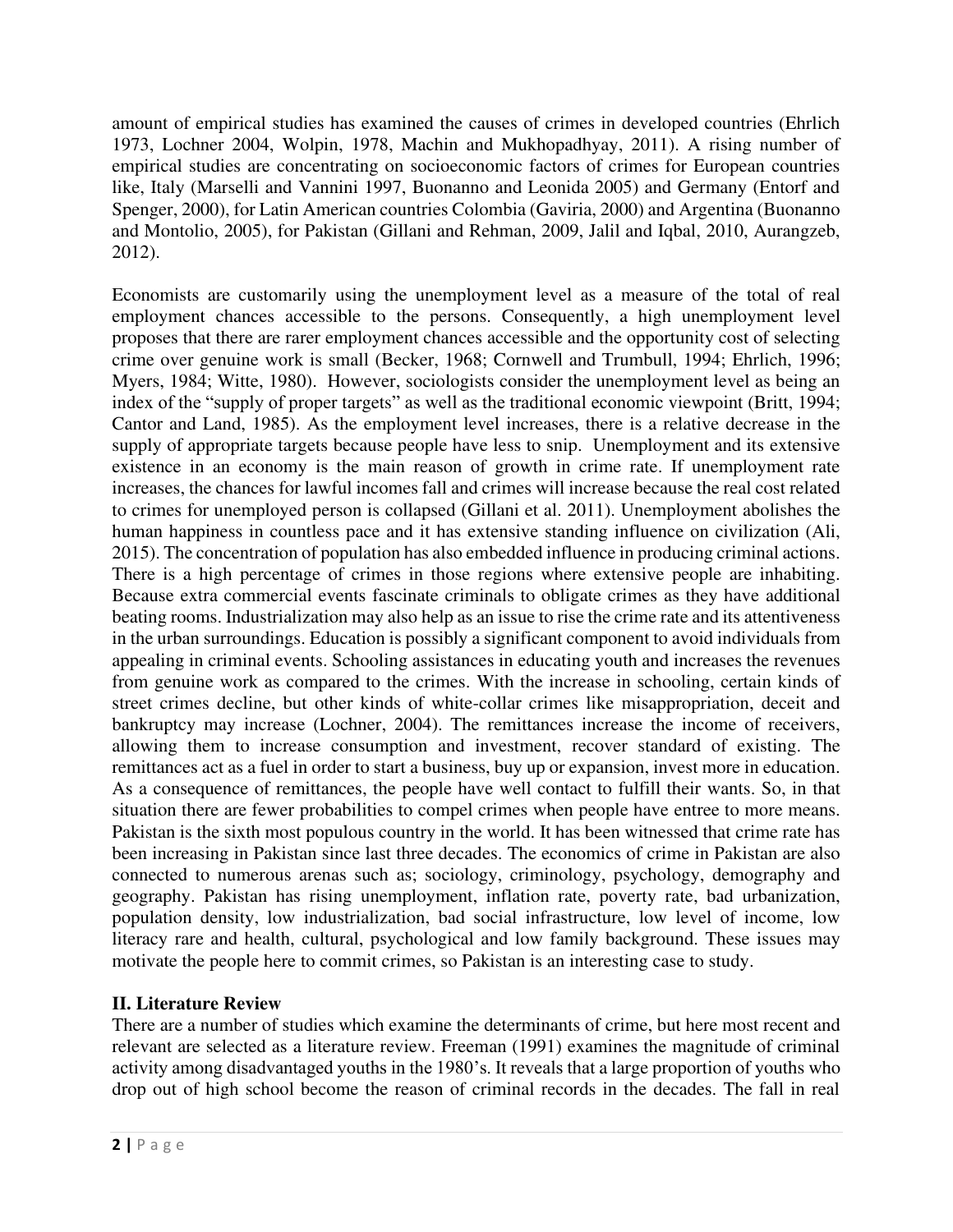earnings reduced the opportunity cost of crime, and may have conceived many youths that they have no future in the legitimate job market. The long-term decline in the employment of less educated is likely to have had a similar impact, inducing youths into crime. The more money in the hands of wealthy means more demand by the wealthy for the illegal items such as drugs. Ajimotokin et al., (2015) examine the effects of unemployment on crime rates in the case of the USA. The results show that the crime rate has positive correlation with unemployment. The results reveal that the unemployment rate inversely related to property and violent crime. Barenboim and Campante (2008) study the crime and inequality are positively correlated. The study finds evidence that for the case of Faveals in Rio de Janeire, it is the savings mechanism rather than location choice that is heading crime to breed inequality. Melick (2003) studies the connection between crime and unemployment with an aim to get which aspect has the supreme result at government level. The effects of this article indicate that emphasis on the economics of crime. This paper gives an indirect connection of unemployment and crime. General idea about public policy making suggest that more crimes generates in result of more unemployment. It also gives attention about the individual action. Sometimes an individual's action completely differently. The effects review the future research thoughts. One of the absolute ways that will be studied is fixed impacts of each government.

Cantor and Land (1985) review the crime rate theories with the help of annual data in the case of the USA. The first theory presents a conceptual model that recognizes the criminal opportunity and the second theory is based on criminal motivation. The study identifies that the unemployment with crime have positive effects. The results explain that the kind of crime either criminal opportunity or criminal motivation are affected by the level of unemployment. Falk et al., (2011) mention that unemployment plays a vital role in the phenomena of right-wing extremist crimes. The study finds a positive relation between state unemployment and militant criminal activities. The authors mention that the gap in unemployment rates between East and West Germany can completely describe the considerable distinction in REC between the two regions. Entorf and Sieger (2014) study the association between unemployment and crime rate on pre-existing local crime levels in German. The mention that the size of unemployment impact crime rate among different regions of Germany. The results do not establish quantile type relationship among variables. Gillani et al., (2015) study the relationship between unemployment and crimes in Pakistan during 1975 to 2008. The estimates show that unemployment has a long run relationship with property crimes. The employment plan and internship schedule for unemployed individuals may be a favorable tool for reducing the property crime. The estimates describe that unemployment in Pakistan causes dacoity, burglary, theft and cattle theft in Pakistan.

Dahlberg and Gustavsson (2005) discuss the impact of income inequality on crime rate, the study mention it is the total income or total earnings which decide the level of crimes in the economy. The estimates show that an increase in the disparity in permanent income gives a significant rise in total crimes as well as property crimes particular. Baron (2008) examines the role of unemployment in criminal action. The estimates disclose that the impact of unemployment on crime is moderate as compare to other explanatory variables. The study mentions that the shortage of adequate money and restricted job opportunities instantly influence the unemployment rate and boost crime rates in the economy. Champan et al., (2002) examine the hypothetical dispute behind the relationship between unemployment and crime rate. In actual, the longer a person is jobless the higher the relative charm of crime. Chamblin and Cochran (2000) also mention that long term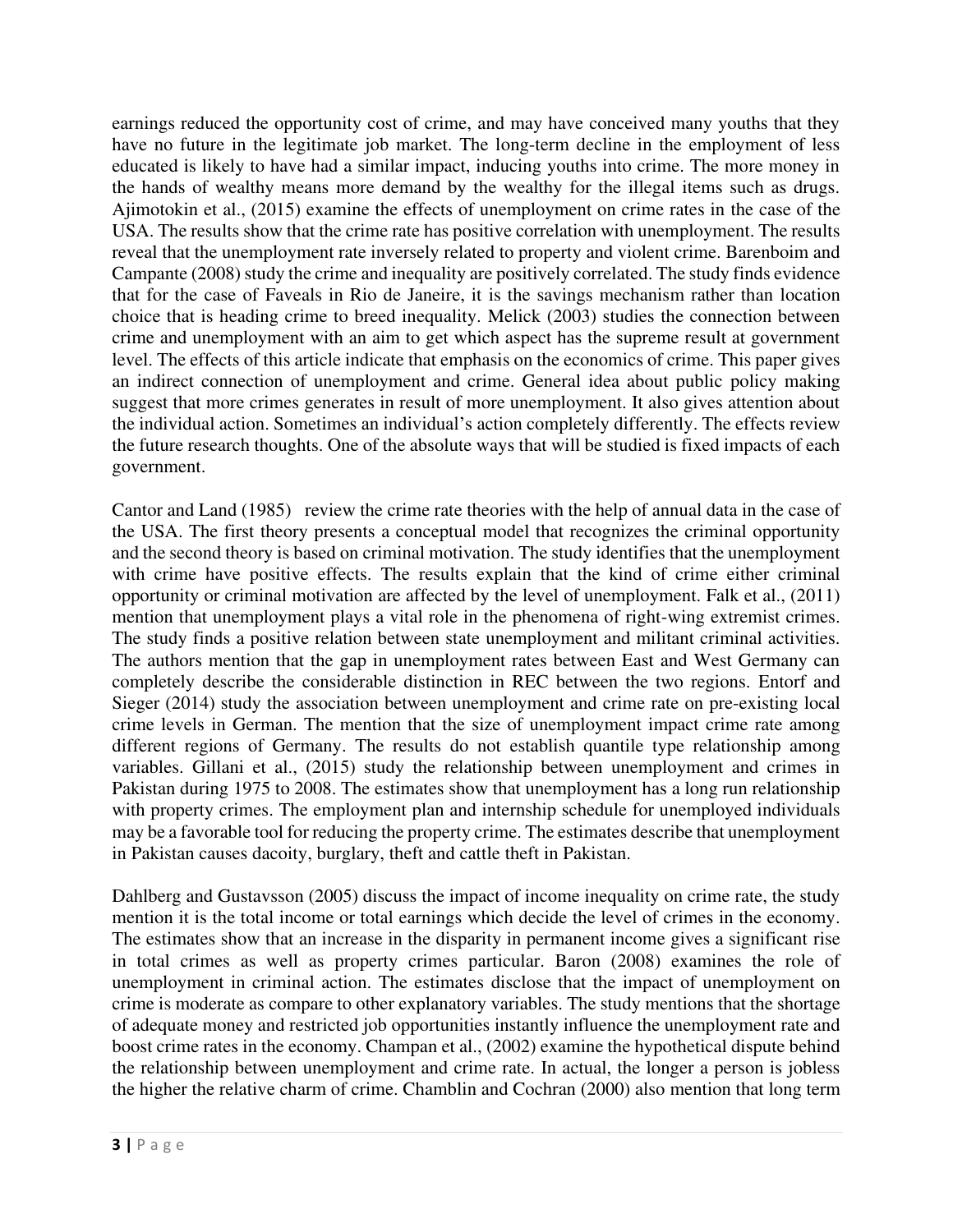unemployment amongst young males has an important impact on property crime. The possible profits in terms of crime failure that might follow from the institutional policies that are operative in the reduction of long-term unemployment and encourage young population educational success.

Scorcu and Cellini (1998) study the economic situations on crime rates in Italy from 1951 to 1994. The study finds that unemployment encourages crime rate among different parts of Italy. Lee and Holoviak (2006) also find a long - run relationship between youth unemployment and several crime series in the case of Asian countries. Arshad and Ali (2016) examine the interconnection of unemployment rate, interest rate in Pakistan from 1974 to 2013. The study mention that unemployment generates many types of social evils in the economy. Armengol et al., (2007) examine the relationship between social structure and information exchange on crime rates. The study finds that good salary jobs have an inverse impact on criminal activities, whereas to stay unemployed encourages property crimes. The reason behind is that property crimes are strongly bothered with shortage of that is basically akin with an unemployment rate in the economy. Rapheal and Winter-Ebmer (2001) analyze the impact of employment on seven convicted crimes in the USA. The study mentions that all seven types of crime have a negative relationship with an employment rate in the case of the USA. Edmark (2003), Rapheal and Winter-Ember (2001) also find a powerful positive effect of unemployment on property crime. A poor generative relationship is although finds comparative to violent crimes. Tang (2006) examines the connection between inflation, unemployment and crime rates in Malaysia during the period of 1970 to 2006. The study mentions that inflation and unemployment are two important criminal inspiration elements in Malaysia.

Boyatzis (1982) examines the impact of criminal authorization on crime. The study finds that labor market-crime not link to authorized crime rate. The rise in crime recent years does not focus because of the increase in labor market. There is a cyclical pattern in crime rate, with crime advancing over the cycle with unemployment. Lynch (2013) identify an affirm relationship between unemployment and crime rates specifying that unemployment links with burglary, robbery, assault and homicide. The findings show a weak or negative association between unemployment and crime as compare to other studies. Papps and Winkelmann (1998) examines the relationship of unemployment and a range of classes of crime in New Zealand over the period 1984 to 1996. Results show that total rate of crime is not remarkably affected by the unemployment rate. This paper reveals, the unemployment, crime relationship in an old issue. Perhaps the inspection by Webb (1998) has a certain relevance to this area of study that this is an "urge to achieve a validity which supply does not exist." Batu (2016) examines that youth unemployment is one of the most favorable population to indulge in criminal activities. The results show that the unemployment rate among region, sex, marital status and education level decide the level of crime rate in the society. Khamis et al., (2014) investigates the impact of socioeconomic, demographic, and health indicators on crime rate in the case of developed countries. The study finds that the socioeconomic and demographic structure decides the level of crime rate in the society. Lauridsen et al., (2013) study the factors affecting crime rates in the EU-15 countries during the years 2000 to 2007. The study focuses on inflation rate, level of education, income and employment. The results show that economic capacity and education affect crime negatively while inflation rate, employment capacity and urban population have positive effects on crime rates. Cinar and Cubucku (2012) study the relation between personal and property crime and social, economic and physical environmental issues. The findings provide that individual and property crimes were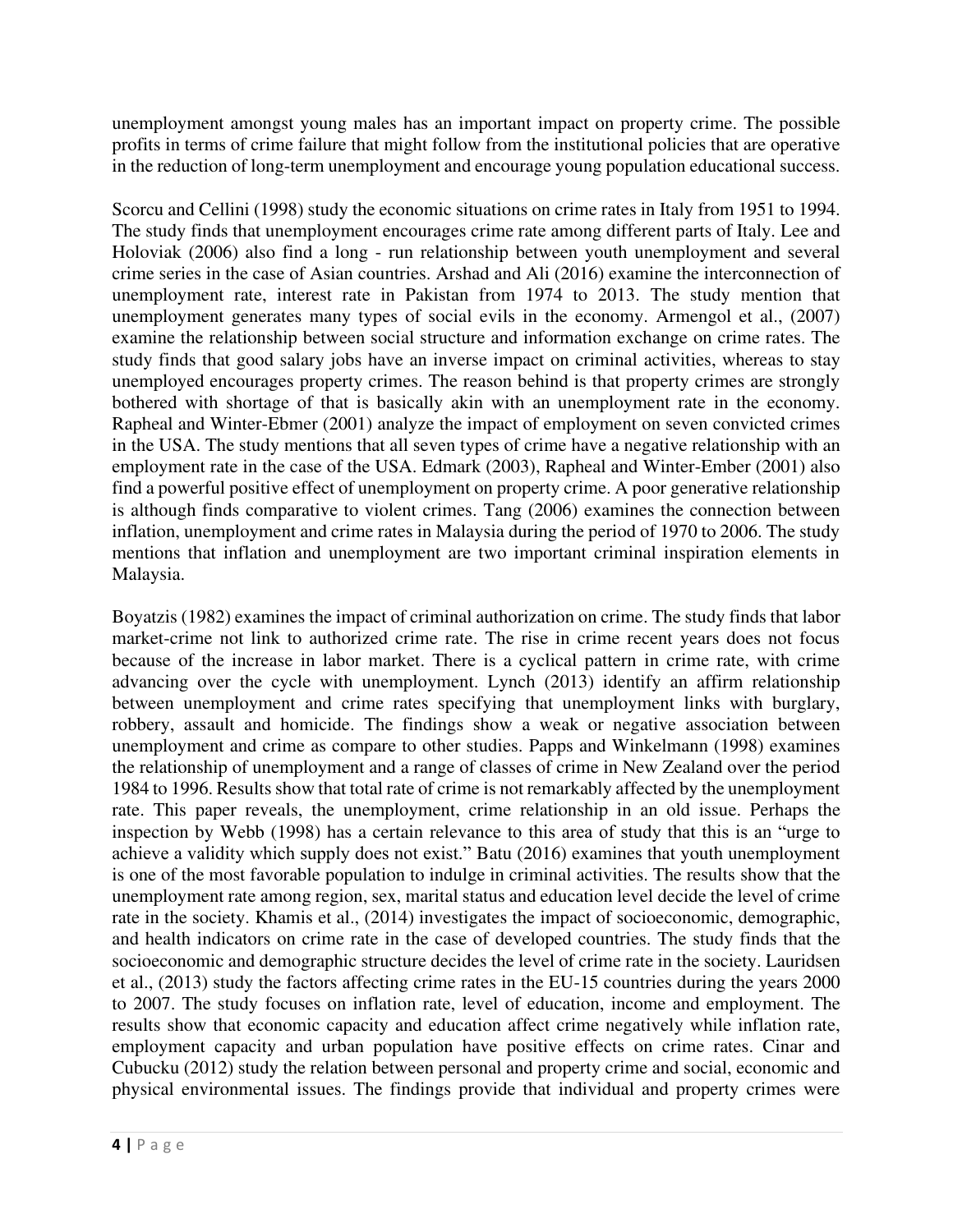absolutely correlated. The result of physical, environmental issues was more marked for property crimes than personal crime. Bhowmik and Chaliha (2011) examines the belongings of the sex and crimes. The children should be raised with solid principles and it should be trained to these cleared minds that the self-respect of a woman is to be valued. At the school level, sex education should be compulsory. A sexual attack on male is an understated crime. The essential for a new rule on sexual attack is touching as the present rule does not describe and reproduce the various kinds of sexual attack that women and children are unprotected in our country.

# **III. The Model**

There are several social and economic factors which may because of existing crimes among the districts of Punjab, Pakistan. This study has examined the determinants of crimes in all thirty-five districts of Punjab for the year 2018. Unemployment may increase crimes (Coomer 2003, Gillani et al. 2009, and Gillani et al. 2011). Remittances may assist in decreasing crimes by affecting education, investment, consumption and standard of living. Crimes are high in most crowded regions (Ahmad, 2012; Brito et al., 2014). Population density may raise the probabilities of crimes (Nolan, 2004). Industrialization, on one side approves incomes of persons, job potentials and workmanship while on the further side, it may promote crimes (Rout, 2013). It may help in reducing crimes (Lochner and Moretti 2004, Dutta and Husain 2009 and Machin et al., 2011). The main objective of this paper is to explore the association between crime and unemployment for the period 1981-2017. Following the methodologies of Dahlberg and Gustavsson (2005), Lochner and Moretti (2004), Dutta and Husain (2009), Ali (2011), Rout, (2013), Ali (2015), Khamis et al., (2014), Ali (2018), Webb (1998), Ali and Bibi (2017), Papps and Winkelmann (1998), Ali and Ahmad (2014), Bhowmik and Chaliha (2011), Ali and Audi (2016), Scorcu and Cellini (1998), Ali and Audi (2018), Ali and Rehman (2015), Champan et al., (2002), Ali and Zulfiqar (2018), Haider and Ali (2015) and Ali et al., (2016), the functional form of the model becomes as:

# $CRM_t=f(UNEMP_t, IND_t, REM_t, PD_t, SI_t)$  (1)

Here CRM=crime rate among the district of the Punjab

UNEMP=unemployment rate in Punjab

REM=amount of remittances received in these district of the Punjab

IND=industrialization (industrial output)

PD=population density

SI=social infrastructure (index has been constructed with the help of principle component analysis, based on number of schools, colleges, university, registered students, family structure etc.) t=time period  $(1981$  to  $2017)$ 

The data of selected variables has been taken from Multiple Indicator Cluster survey (MICS, 2018) and Punjab Development Statistics various issues.

# **IV. Econometric Methodology**

This study is based on data from 1981 to 2017, Nelson and Plosser (1982) mention that mostly time series data have a unit root problem. They conclude that existence or non-existence of unit root helps to check the authenticity of the data generating process. Stationary and non-stationary data have some different features. The stationary time series data have temporary shocks which are disappearing over the time series and move back to their long run mean values. Whereas,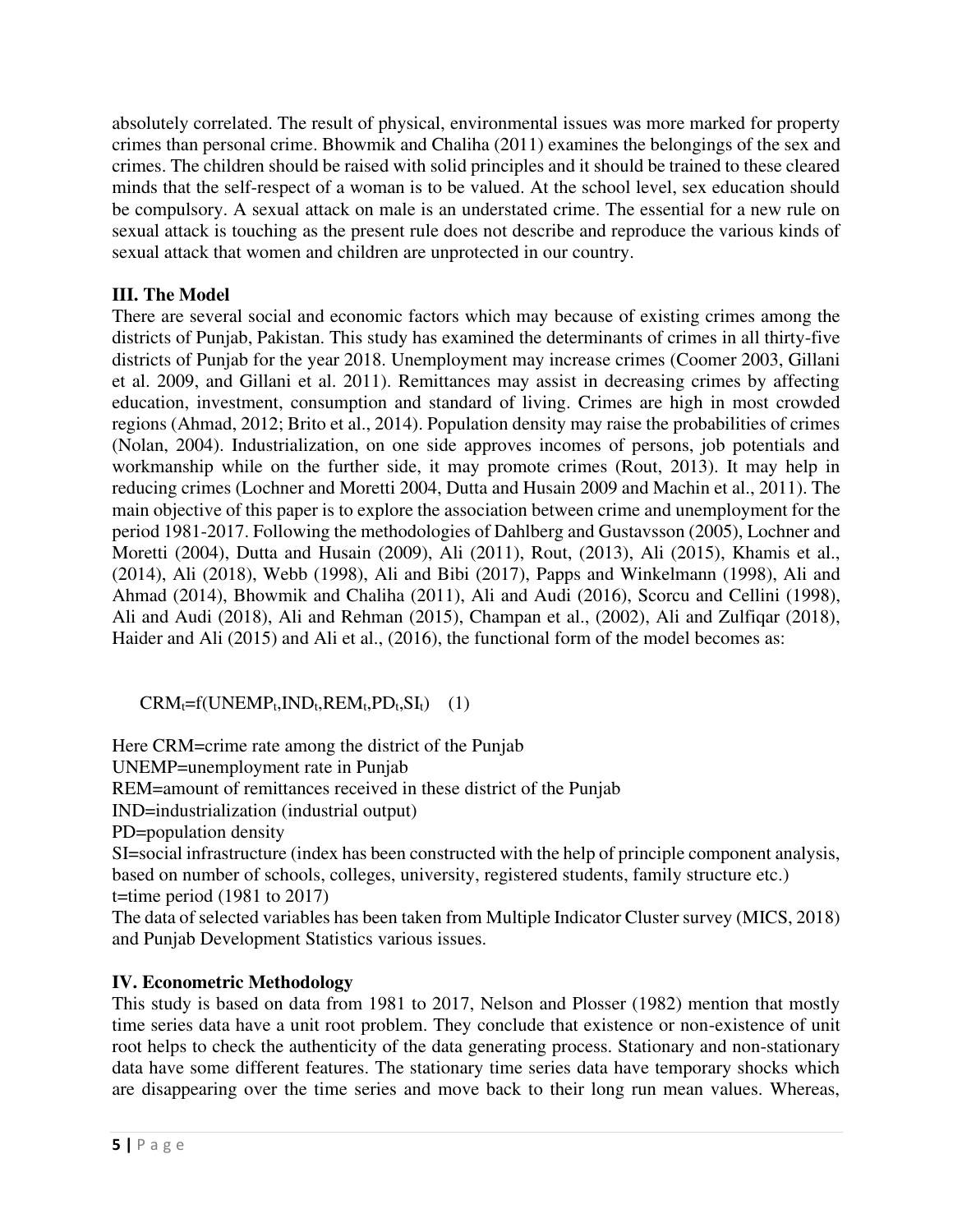shocks are permanently in non-stationary time series data. As a result, the variance and mean of a non-stationary time series is depended upon the time trend and the series follow; (a) no long run mean to which the series returns (b) variance will depend on time and will approach infinity as time goes to infinity. In case if the time series data has only negative or positive shocks, the time series data is non-stationary (Dickey and Fuller, 1979). There are different unit root tests available for making data stationary. For our analysis we use Augmented Dickey-Fuller (ADF) unit root test (1981), for ADF we have to follow this procedure:

$$
X_t = \phi X_{t-1} + e_t \qquad \text{AR (1)}
$$
 (2)

If

 $|\phi| \ge 1$  non-stationary

and

 $|\phi|$  < 1 stationary

If unit root exists the variable is non-stationary;

$$
X_{t} = \phi_{1} X_{t-1} + \phi_{2} X_{t-2} + e_{t}
$$

$$
X_{t} = \phi_{1} L X_{t} + \phi_{2} L^{2} X_{t} + e_{t}
$$

where *L* is lag operator

Taking *X<sup>t</sup>* common we get;

$$
X_t = X_t \left( \phi_1 L + \phi_2 L^2 \right) + e_t
$$

Letting

$$
\phi L = \phi_1 L + \phi_2 L^2
$$

We get

$$
X_t = \phi L X_t + e_t
$$

Solving for  $e_t$  we get;

$$
X_t - \phi L X_t = e_t
$$
  

$$
X_t = \phi L X_t + e_t
$$

Let

$$
1 - \phi L = 0
$$
  

$$
L = 1 / \phi
$$

If  $L > 1$  Time series will be stationary  $-1$  /  $\sim$   $\sim$  1

$$
-1 < \phi < 1
$$
  
\n
$$
X_{t} - X_{t-1} = \phi X_{t-1} - X_{t-1} + e_{t} \quad \text{AR (2)}
$$
  
\n
$$
\Delta X_{t} = X_{t-1}(\phi - 1) + e_{t}
$$
  
\n
$$
\Delta X_{t} = \delta X_{t-1} + e_{t}
$$
  
\n(4)

Where

 $\delta = \phi - 1$  $\delta = 0$  non-stationary  $\delta$  < 0 stationary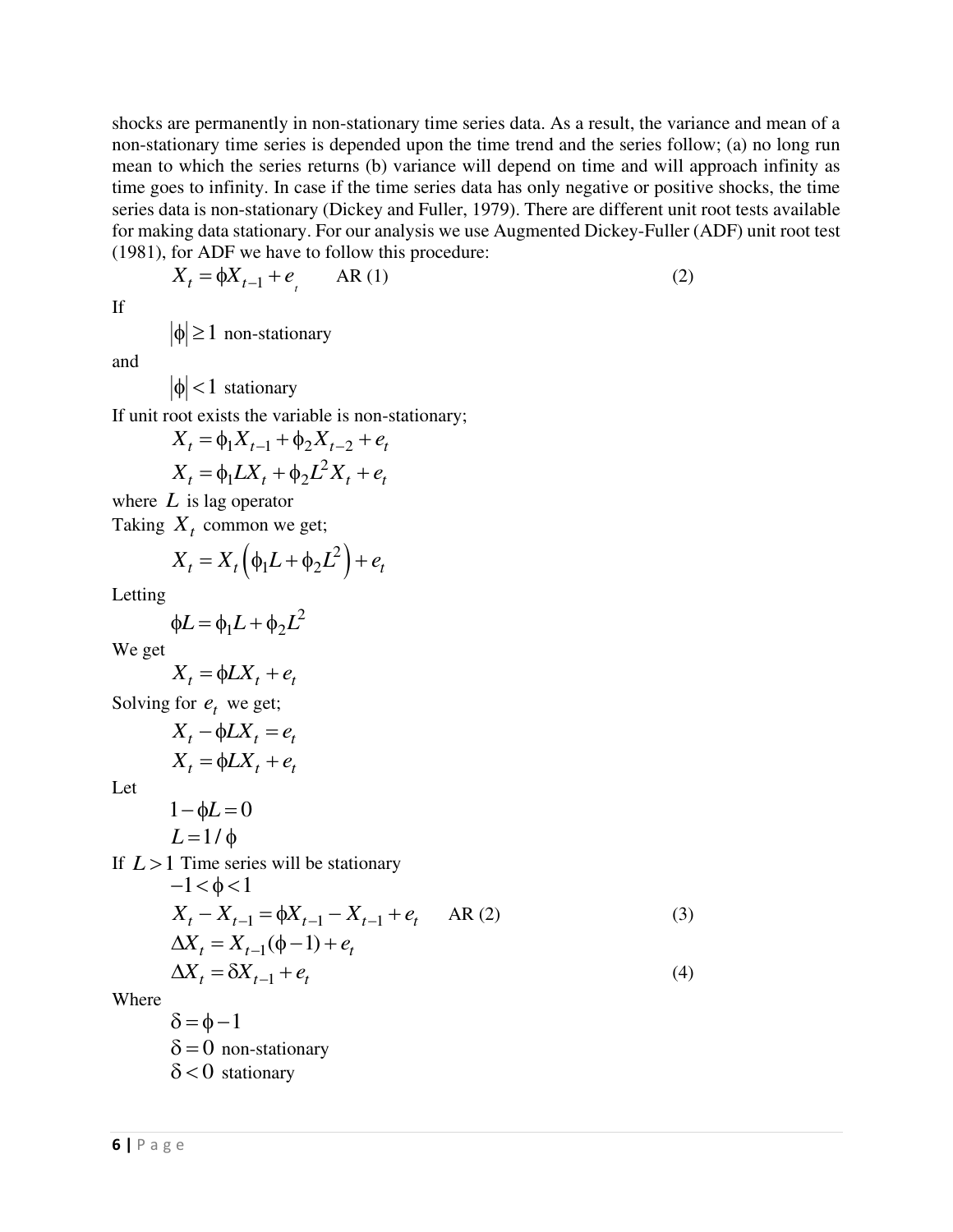#### **IV.I Augmented Dickey-Fuller (ADF) Test**

Dickey and Fuller (1981) proposed the Augmented Dickey-Fuller (ADF). The general forms of the ADF can be written as:

$$
\Delta X_t = \delta X_{t-1} + \sum_{j=1}^{q} \phi_j \Delta X_{t-j} + e_{1t}
$$
\n<sup>(5)</sup>

$$
\Delta X_t = \alpha + \delta X_{t-1} + \sum_{j=1}^q \phi_j \Delta X_{t-j} + e_{2t}
$$
 (6)

$$
\Delta X_t = \alpha + \beta t + \delta X_{t-1} + \sum_{j=1}^q \phi_j \Delta X_{t-j} + e_{3t} \tag{7}
$$

 $X_t$  is a time series for testing unit roots, *t* is the time trend and  $e_t$  is error term having white noise properties. If  $j = 0$ , it represents the simple DF test. The lagged dependent variables in the ADF regression equation are included until the error term becomes white noise. For checking the serial correlation of error terms LM test is used. The null and alternative hypotheses of ADF unit roots are;

 $H_0$ :  $\delta$  = 0 non-stationary time series; so, it has unit root problem.

 $H_a$ :  $\delta$  < 0 stationary time series

Apply OLS and compute  $\tau$  statistic of the estimated co-efficient of  $X_{t-1}$  and compare with the Dickey Fuller (1979) critical  $\tau$  values. If the calculated value of  $\tau$  statistic is greater than the critical value then rejects the  $H_0$ . In this case the time series data is stationary. On the other hand, if we do not reject the  $H_0$ . In this case the time series is non-stationary. In this way by applying this procedure on all variables, we can easily find their respective orders of integration.

### **IV.II. Johansen Cointegration**

Johansen (1988) proposed Johansen Co-integration test and Johansen and Juselius (1990) extended it for finding the long run relationship of the variables when they are stationary at some order of integration. Originally, the co-integration concept was developed by Engle and Granger (1987). Engle and Granger (1987) proposed two step estimation for only one co-integrating vector, but Johansen (1988) and Johansen and Juselius (1990) proposed maximum likelihood test for finding the number of co-integrating vectors in demonstration of Vector Autoregressive (VAR). The common method of VAR is as below:

$$
\boldsymbol{X}_{\boldsymbol{t}} = \boldsymbol{\alpha}_0 + \boldsymbol{\alpha}_{\boldsymbol{t}} \boldsymbol{X}_{\boldsymbol{t-1}} + \ldots + \boldsymbol{\alpha}_{\boldsymbol{k}} \boldsymbol{X}_{\boldsymbol{t-k}} + \boldsymbol{\varepsilon}_{\boldsymbol{t}} \qquad (8)
$$

Where  $X_t$  is a  $(n \times 1)$  vector of variables that are integrated at same order,  $\alpha_0$  is a  $(n \times 1)$ 

vector of constant terms,  $\alpha_{t}$ ..... $\alpha_{t-k}$  are parameters and  $\epsilon_{t}$  is the residual term, for Vector Error Correction Model (VECM) the VAR can be written in following form.

$$
\Delta X_t = \mu + \sum_{i=0}^{\rho-1} \varphi_i \Delta X_{t-i} + \Upsilon X_{t-1} + \varepsilon_t \tag{9}
$$

Where  $X_t$  is a  $(n \times 1)$  column vector of  $\rho$  variables, *u* is a  $(n \times 1)$  vector of constant terms,  $\mathcal{E}_t$  is  $(n \times 1)$  vector of usual error term,  $\Delta$  is difference operator and  $\varphi$  as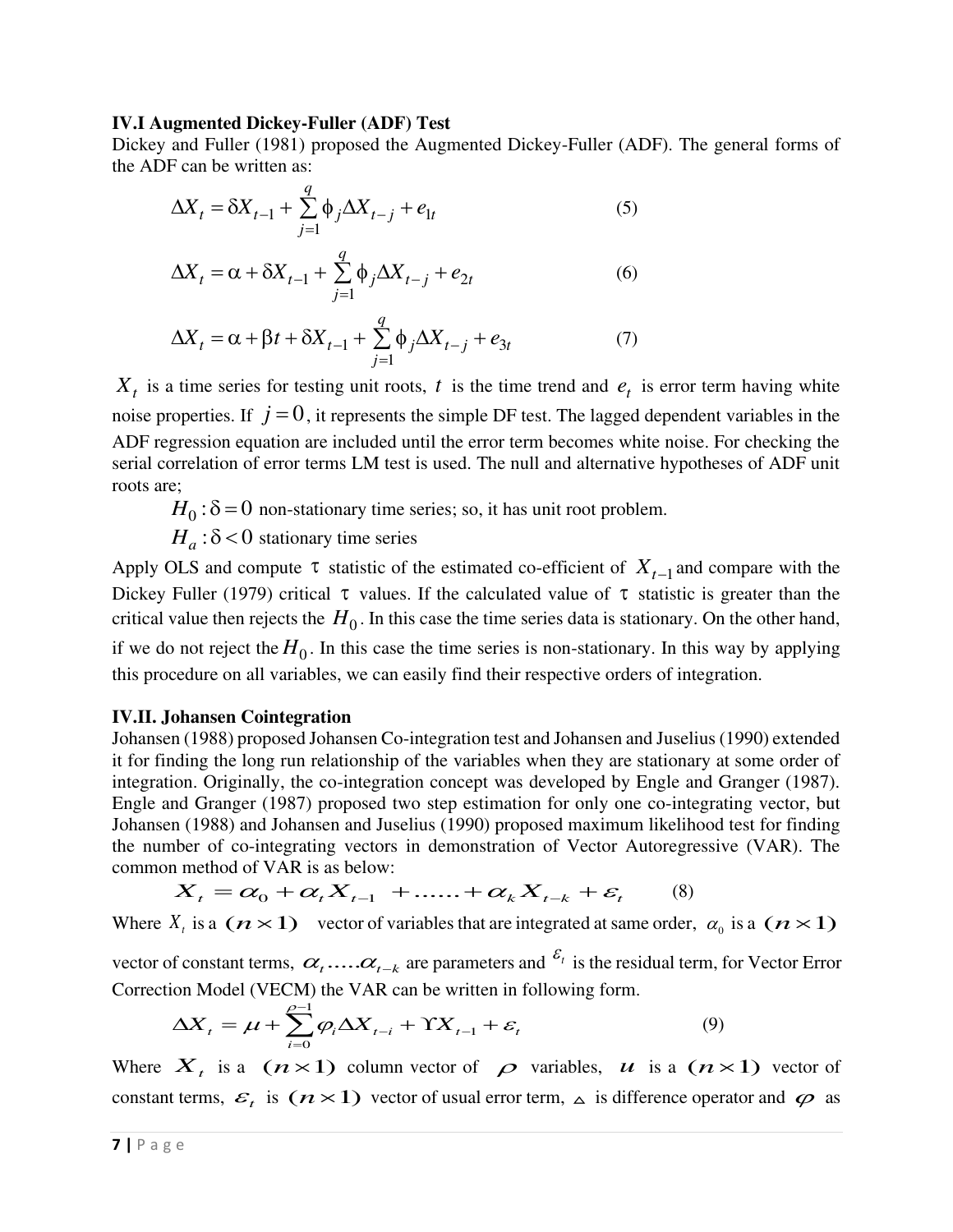well as  $\Upsilon$  represent coefficient matrices. The coefficient matrix  $\Upsilon$  is representing the long run equilibrium relationship for the matrix. In this analysis two types of likelihood ratio tests are utilized (trace test statistics and maximum eigenvalue test statistics) for finding co-integrating vectors. If there is long run co-integration relationship among the variables, then for finding short run relationship we use the Vector Error Correction Model (VECM). The VECM is explained as under:

$$
\Delta \ln Y_{it} = \beta_1 + \beta_2 t + \sum_{h=1}^p \beta_h \Delta \ln Y_{it-h} + \sum_{j=0}^p \gamma_j \Delta \ln X_{t-j}
$$

$$
+ \sum_{k=0}^p \phi_k \Delta \ln Z_{it-k} + \omega ECT_{t-1} + u_t \qquad (10)
$$

All the variables above except *ECTt*−<sup>1</sup> which is one time period lagged error correction term. The error correction model results indicate the speed of adjustment back towards long run equilibrium after a short run shock.

## **V. Empirical Results and Discussion**

This study examines the impact of unemployment, industrialization, population density, the amount of remittances and social infrastructure on crime rate among the provinces of Punjab, Pakistan. The results of unit root tests have been presented in the table 1. The estimated results of the study reveal that all the selected variables of the model are non-stationary at level. But at first difference all the variables of the model become stationary. This show that all the variables have the same order of integration which is suitable to apply Johansen method of cointegration.

| Augmented Dickey-Fuller (ADF) Test at Level |                                                                  |          |  |
|---------------------------------------------|------------------------------------------------------------------|----------|--|
| Variables                                   | t-Statistic                                                      | p- Value |  |
| <b>CRM</b>                                  | 1.717956                                                         | 0.9910   |  |
| <b>UNEMP</b>                                | $-1.315286$                                                      | 0.6140   |  |
| <b>IND</b>                                  | -1.991389                                                        | 0.7480   |  |
| PD                                          | 1.970863                                                         | 0.2981   |  |
| <b>REM</b>                                  | 0.149335                                                         | 0.9577   |  |
| SI                                          | $-1.091098$                                                      | 0.1349   |  |
|                                             | Augmented Dickey-Fuller (ADF) Test at 1 <sup>st</sup> Difference |          |  |
| Variables                                   | t-Statistic<br>p- Value                                          |          |  |
| <b>dCRM</b>                                 | $-3.669221$                                                      | 0.0887   |  |
| dUNEMP                                      | 4.995631                                                         | 0.0000   |  |
| dIND                                        | 6.846525                                                         | 0.0000   |  |
| dPD                                         | $-4.680238$                                                      | 0.0000   |  |
| dREM                                        | $-6.239947$                                                      | 0.0017   |  |
| dSI                                         | $-6.877576$                                                      | 0.0048   |  |

**Table 1 Augmented Dickey-Fuller (ADF) Test for Unit Root** 

Table 2 presents the results of lag length criterions. Generally, sequential modified LR test statistic (LR), Final prediction error (FPE), Akaike information criterion (AIC), Schwarz information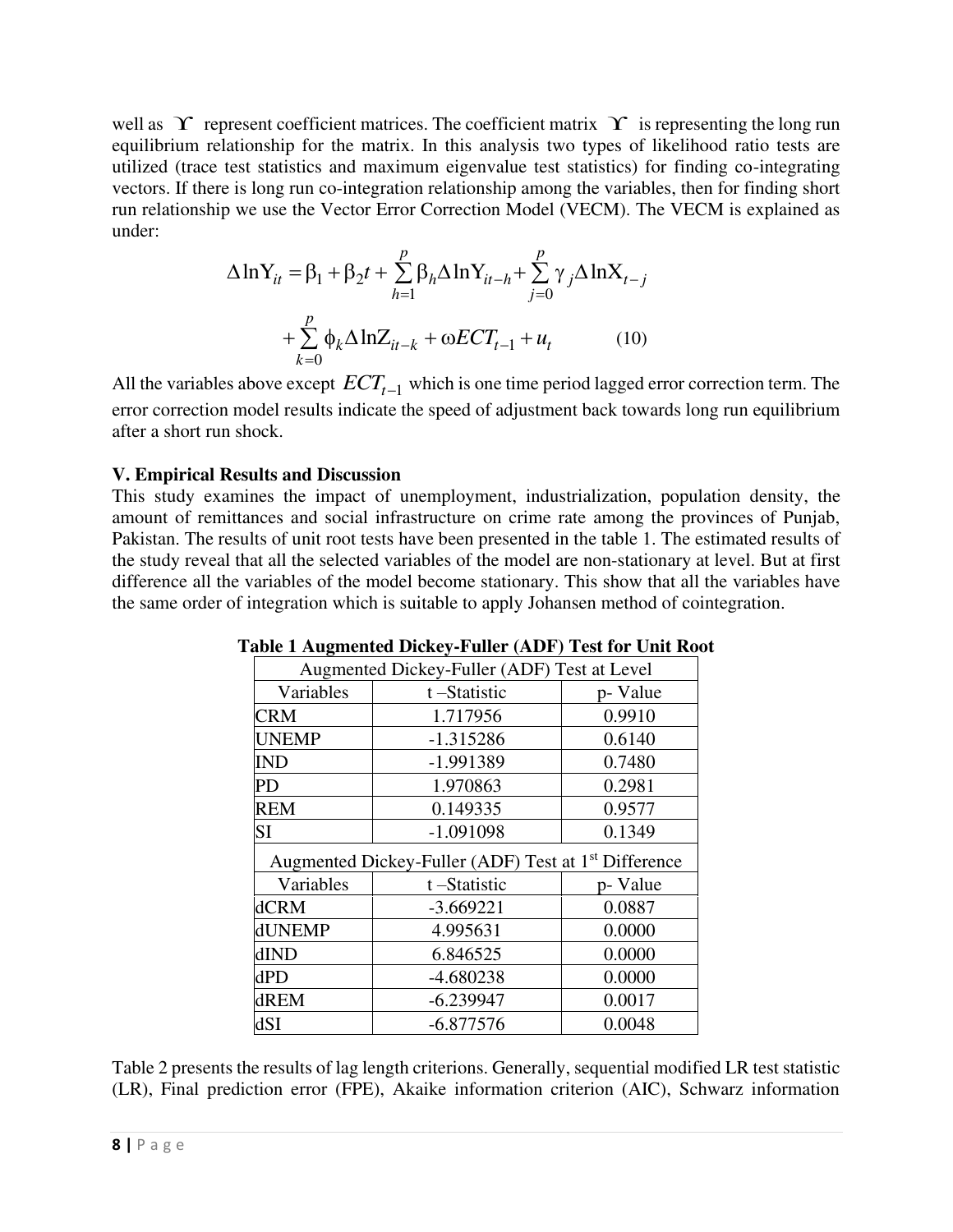criterion (SC) and Hannan-Quinn information criterion (HQ) are used for this purpose. So, following the above lag length criterions maximum 2 lag length is selected for long run empirical analysis.

| Table 2 VAR Lag Order Selection Criteria                             |                                                                                |    |                           |          |           |          |
|----------------------------------------------------------------------|--------------------------------------------------------------------------------|----|---------------------------|----------|-----------|----------|
|                                                                      | Endogenous variables: CRM UNEMP IND REM PD SI                                  |    |                           |          |           |          |
|                                                                      |                                                                                |    | Sample: 1971 2014         |          |           |          |
|                                                                      |                                                                                |    | Included observations: 42 |          |           |          |
| Lag                                                                  | LogL                                                                           | LR | <b>FPE</b>                | AIC      | <b>SC</b> | HO       |
| $\Omega$                                                             | $-1186.460$                                                                    | NA | $1.85e+17$                | 56.78380 | 57.03204  | 56.87479 |
|                                                                      | $-833.2204$<br>588.7324<br>41.67716<br>43.41483<br>42.31409<br>$5.17e+10$      |    |                           |          |           |          |
| 2                                                                    | 41.51512*<br>$-726.0485$<br>147.9994*<br>38.28802*<br>39.47088*<br>$1.94e+09*$ |    |                           |          |           |          |
|                                                                      | * indicates lag order selected by the criterion                                |    |                           |          |           |          |
| LR: sequential modified LR test statistic (each test at $5\%$ level) |                                                                                |    |                           |          |           |          |
| FPE: Final prediction error                                          |                                                                                |    |                           |          |           |          |
| AIC: Akaike information criterion                                    |                                                                                |    |                           |          |           |          |
| SC: Schwarz information criterion                                    |                                                                                |    |                           |          |           |          |
| HQ: Hannan-Quinn information criterion                               |                                                                                |    |                           |          |           |          |

|--|

The results of Johansen cointegration have been given in table 3. In deciding the level of cointegration among the variables of the model trace statistic and maximum eigen statistic are used. Johansen (1991) mentions that when the variables are cointegrated of the same order I(1), then the maximum likelihood test based on max-eigenvalue and trace statistics should be used to define the long run relationship among variables. The estimated trace statistics is greater than the critical value till  $R \le 3$ , so, the null hypothesis of no co-integration is rejected and conclude that there is 3 co-integrating relationship among the variables of the model. In the case of Maximum Eigen test statistic, the value of Max-Eigen is greater than the critical value till  $R \le 2^*$ . So, Max-Eigen value also confirms the existence of 2 co-integrating relationship among the variables of the model. On the bases of Trace statistic and Max-Eigen statistic, it is concluded that there is cointegration among the model's variables.

| Table 5 University Co-mitegration Kank Test (Trace) |            |                                                          |                        |                    |
|-----------------------------------------------------|------------|----------------------------------------------------------|------------------------|--------------------|
| H <sub>0</sub>                                      | $H_1$      | <b>Trace Statistic</b>                                   | 0.10 Critical<br>Value | Prob. <sup>a</sup> |
| $R = 0^*$                                           | $R \geq 1$ | 90.2770                                                  | 87.75366               | 0.0000             |
| $R \leq 1^*$                                        | $R \geq 2$ | 80.58159                                                 | 79.81889               | 0.0034             |
| $R \leq 2^*$                                        | $R \geq 3$ | 60.73500                                                 | 57.85613               | 0.0262             |
| $R < 3*$                                            | $R \geq 4$ | 50.17108                                                 | 39.79707               | 0.0453             |
| $R \leq 4$                                          | $R \geq 5$ | 13.16475                                                 | 25.49471               | 0.1089             |
|                                                     |            | <b>Unrestricted Co-integration Rank Test (Max-Eigen)</b> |                        |                    |
| H <sub>0</sub>                                      | $H_1$      | Max-Eigen<br>Statistic                                   | 0.10 Critical<br>Value | Prob. <sup>a</sup> |
| $R = 0^*$                                           | $R \geq 1$ | 83.59537                                                 | 50.07757               | 0.0000             |
| $R < 1*$                                            | $R \geq 2$ | 43.84659                                                 | 40.87687               | 0.0857             |
| $R \leq 2^*$                                        | $R \geq 3$ | 39.56392                                                 | 37.58434               | 0.3034             |
| $R \leq 3$                                          | R > 4      | 27.00633                                                 | 31.13162               | 0.1717             |

**Table 3 Unrestricted Co-integration Rank Test (Trace)**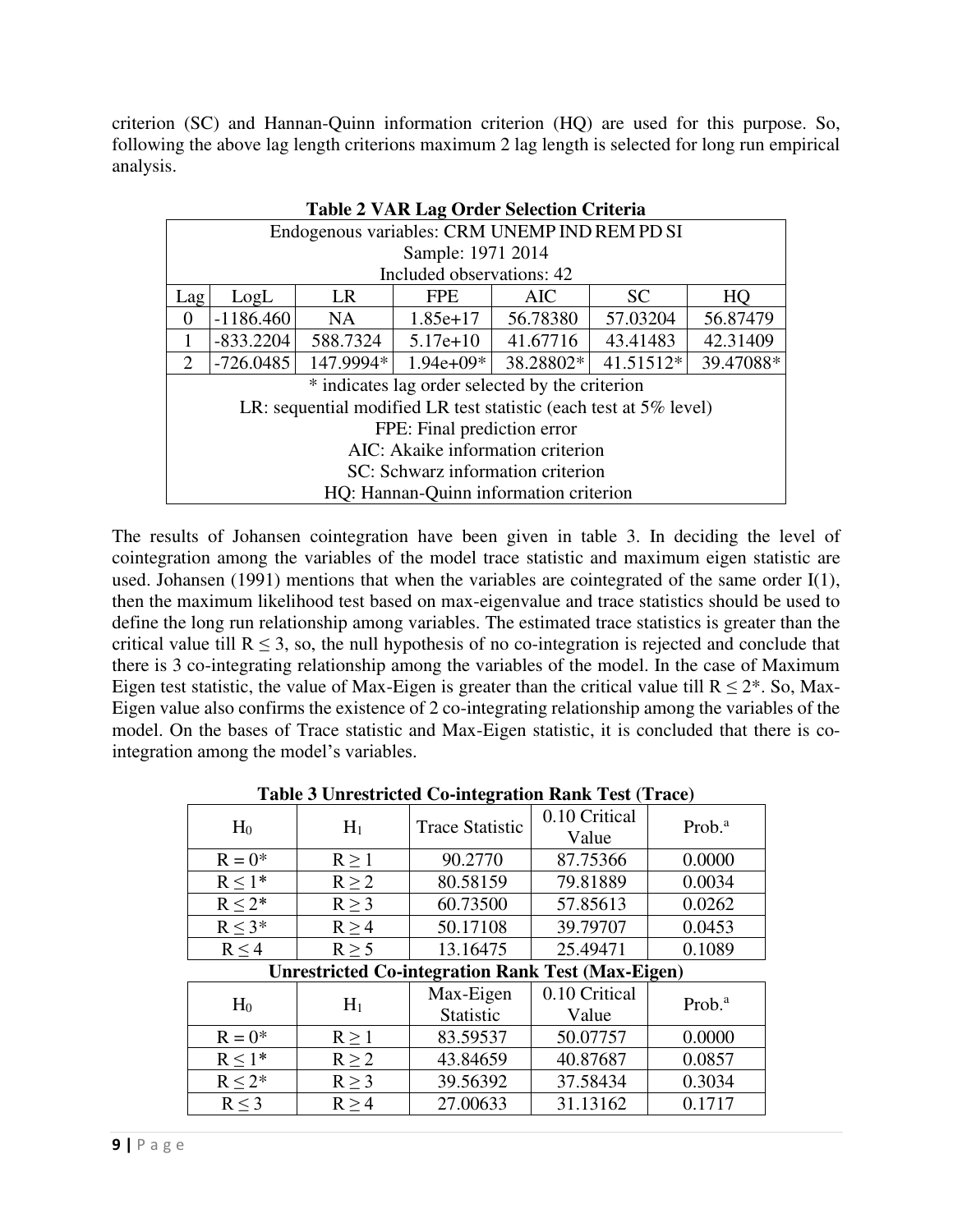| $R < \Delta$                                         |  | 23.10936 | 24.26460 | 0.0755 |
|------------------------------------------------------|--|----------|----------|--------|
| <sup>a</sup> MacKinnon-Haug-Michelis (1999) p-values |  |          |          |        |

\* denotes rejection of the hypothesis at the 0.1 level

The long run relationship among the variables of the model has been presented in the table 4. The results show that unemployment has a positive and significant impact on crime rate among the districts of the Punjab, Pakistan. Our findings are in-line with the findings of Ajimotokin et al., (2015), Campante (2008), Edmark (1995), Batu (2016), Winkelmann (1998), Rapheal and Winter-Ember (2001), Melick (2003), Gillani et al., (2015), Entorf and Sieger (2014), Chamblin and Cochran (2000) and Rapheal and Winter-Ebmer (2001). The results reveal that 1 percent increase in unemployment (0.142692) raise is occurring in crime rate among the districts of the Punjab. The estimated results reveal that industrialization has negative and significant impact on crime rates in the case of Punjab districts. Antonello and Cellini (1998), Edmark (1995), Rapheal and Winter-Ember (2001) mention that the economic situations play important role in deciding the level of crime in the society, hence rising industrialization is attached to lower the crime rate at all levels. Our results show that 1 percent increase in industrialization brings (-0.012132) percent decrease in crime rate among the districts of Punjab, Pakistan. Population density has a positive and significant impact on crime rates in the case Punjab. Khamis et al., (2014) and Lauridsen et al., (2013) mention that more populated areas are the best places for the criminals to hide, so crime rate is higher in those parts of the world where population density is higher as compared to lower density areas. Our findings show that 1 percent increase in population density (0.249320) percent increase will occur at the crime rate in the case of Punjab. The estimated results show that the amount of remittances has negative and significant impact crime rate in the case of Punjab. The rising amount of remittances is attached to higher labor employment in abroad, moreover, higher amount of remittances means that masses have higher resources for consumption. So, the rising amount of remittances discourages crime rate in the society. Our findings are in-line with the findings of Cinar and Cubucku (2012), Bhowmik and Chaliha (2011) and Gillani et al., (2011). Our estimated results show that 1 percent increase in the amount of remittances (-0.022016) percent is occurring in crime rate among the district of the Punjab, Pakistan. The estimated results show that social infrastructure has negative and significant impact on crime rates in the case of Punjab. Batu (2016) mentions that youth is one of the most favorable population to indulge in criminal activities. Because youth sex, marital status and education levels are very sensitive to the crime rate in the society. Our findings show that 1 percent increase in social infrastructure (- 0.000388) percent decrease has been occurring among the districts of the Punjab, Pakistan.

| Dependent Variable: CRM |             |             |         |  |
|-------------------------|-------------|-------------|---------|--|
| Variable                | Coefficient | t-Statistic | p-Value |  |
| <b>UNEMP</b>            | 0.142692    | $-1.80012$  | 0.0000  |  |
| <b>IND</b>              | $-0.012132$ | $-1.09768$  | 0.0024  |  |
| <b>PD</b>               | 0.249320    | $-2.27283$  | 0.0169  |  |
| <b>REM</b>              | $-0.022016$ | 2.54782     | 0.0000  |  |
| SI                      | $-0.000388$ | 3.37636     | 0.0163  |  |

| <b>Table 4 Long Run Results</b> |  |
|---------------------------------|--|
|---------------------------------|--|

The short run results of the study have been presented in the table 5. The result shows that unemployment and population density have a positive and significant impact crime rate among the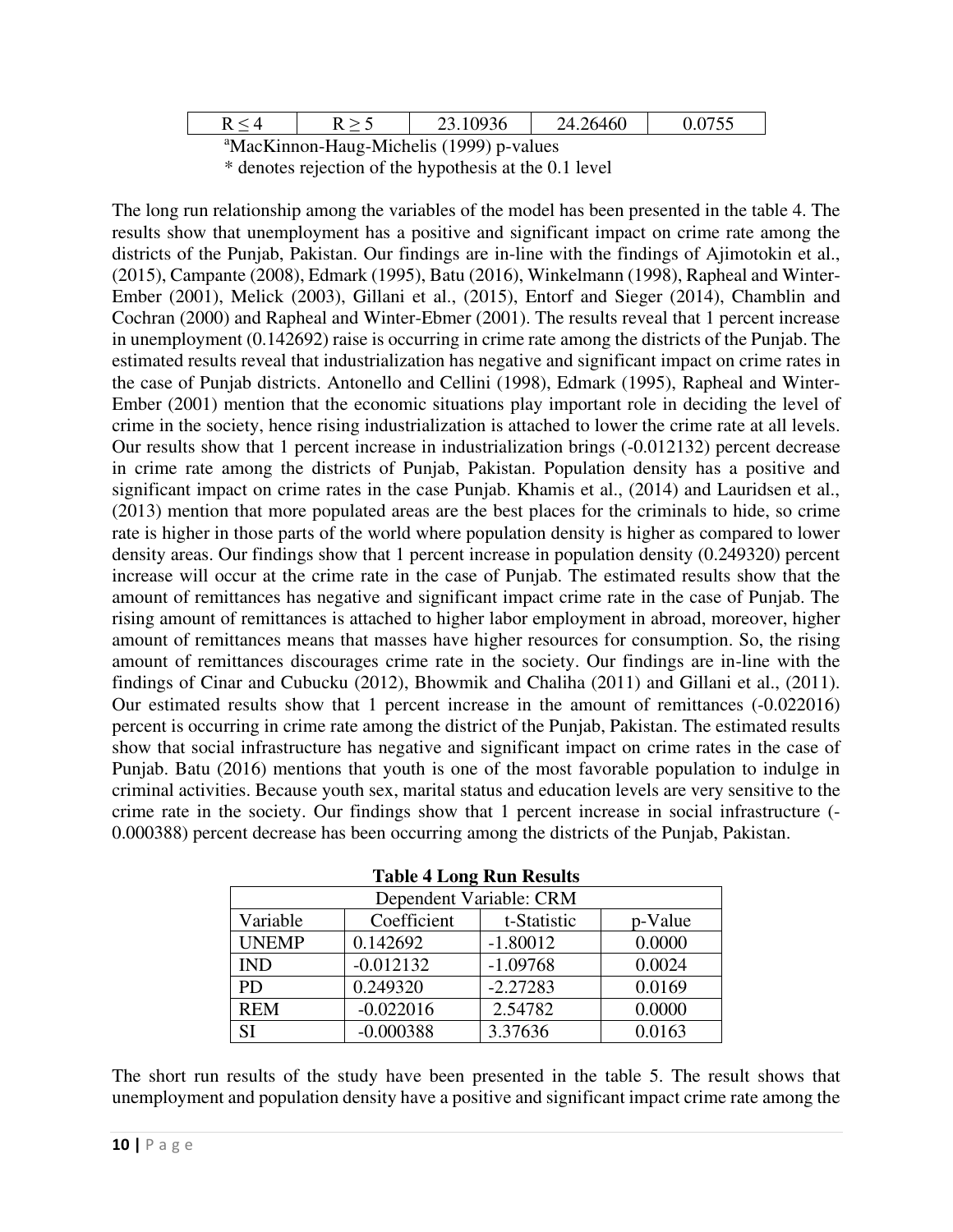districts of the Punjab. The estimates reveal that industrialization, the amount of remittances, social infrastructure have a negative and significant impact on crime rate among the districts of the Punjab, Pakistan. The short run impact of independent variables on the dependent variable is same like a long run. ECM value is negative and significant which is theoretically correct and shows the speed of convergence from short run time period to long run time period. The estimated value of ECM shows 0.273583 percent short run deviation is corrected very next year and short run needs 3 years and 3 months to converge in the long run.

| Dependent Variable = DLIFE  |             |                                 |                                |  |  |
|-----------------------------|-------------|---------------------------------|--------------------------------|--|--|
| Variable                    | Coefficient | t-Statistic                     | p-Value                        |  |  |
| dUNEMP                      | 0.142692    | $-1.80012$                      | 0.0000                         |  |  |
| dIND                        | $-0.012132$ | $-1.09768$                      | 0.0000                         |  |  |
| dPD                         | 0.249320    | $-2.27283$                      | 0.9590                         |  |  |
| dREM                        | $-0.022016$ | 2.54782                         | 0.3069                         |  |  |
| dSI                         | $-0.000388$ | 3.37636                         | 0.0002                         |  |  |
| <b>ECT</b>                  | $-0.273583$ | $[-2.50101]$                    | 0.0000                         |  |  |
|                             |             |                                 |                                |  |  |
| R-squared 0.989671          |             |                                 | Mean dependent var 0.306534    |  |  |
| Adjusted R-squared 0.989513 |             |                                 | S.D. dependent var 0.121664    |  |  |
| S.E. of regression 0.002686 |             | Akaike info criterion -8.736501 |                                |  |  |
| Sum squared resid 0.000195  |             | Schwarz criterion -8.151379     |                                |  |  |
| Log likelihood 193.0983     |             |                                 | Hannan-Quinn criter. -8.523432 |  |  |
| F-statistic 6311.875        |             |                                 | Durbin-Watson stat 1.929715    |  |  |

**Table 5 Short Run Estimates** 

Hansen (1996) points out that the model misspecification may provide biased results and policy based on these results may be misleading. The CUSUM and CUSUMsq tests are employed to test the parameters constancy. Further, Brown et al., (1975) pointed out that these tests provide help in testing the gradual changes in parameters. The expected value of recursive residual is zero leading to accept the null hypothesis of parameter constancy is correct, otherwise not. This study has investigated the impact of unemployment, industrialization, population density, the amount of remittances and social infrastructure on crime rate among the districts of Punjab, Pakistan. The plots of both CUSUM and CUSUMsq are shown by Figure-1 and 2 at 5 per cent level of significance. Results indicate that the plots of both tests are within critical bounds at 5 per cent level of significance.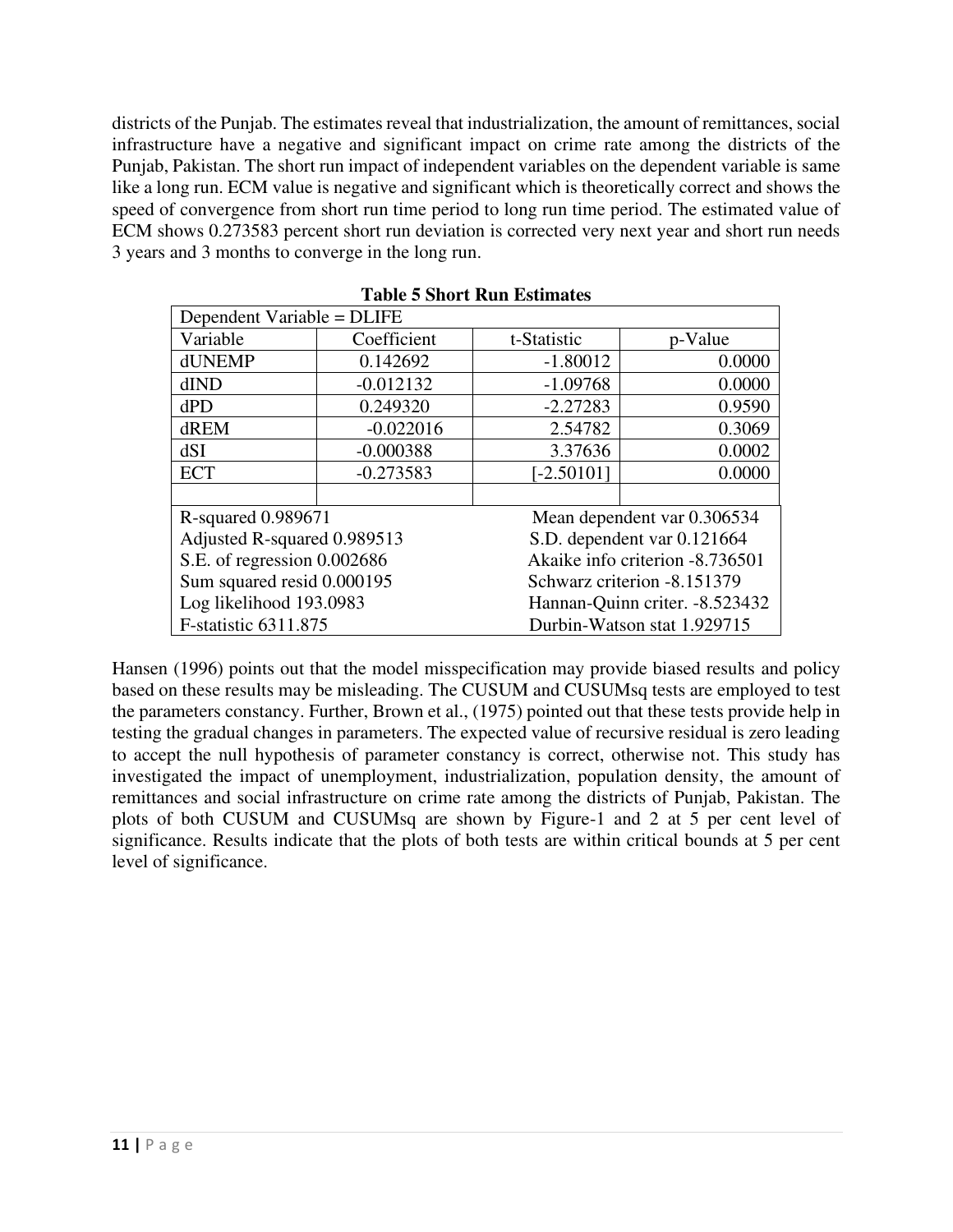

# **V. Concluding Remarks**

The main objective of this study is to examine the impact of unemployment, industrialization, population density, the amount of remittances and social infrastructure on crime rate among the districts of Punjab, Pakistan. The data of selected variables have been taken from Pakistan Bureau of Statistics, the Multiple Indicator Cluster survey (MICS), Punjab Development Statistics (2018). ADF unit test has been applied for checking the stationarity of the selected variables and Johansen method has been used for cointegration among the selected variables. The estimated results show that unemployment and population density have a positive and significant impact on crime rate among the districts of the Punjab, Pakistan. This highlights that for the reduction of crime rate in Punjab, the government of Punjab should reduce unemployment. For this purpose, skill development programs can be started so that youth can get employment soon after completing education. Punjab has a higher population density as compared to other provinces in Pakistan, so government of Punjab should provide employment in rural areas so that population density among the different districts can be maintained. Moreover, strict population control policies can be adopted to control, faster population growth in Pakistan, which is higher in this region. Nolan et al., (2004) mention that unemployment and higher population always encourage crimes in the society. The estimated results reveal that industrialization, social infrastructure, the amount of remittances have a negative and significant impact on crime rate among the districts of the Punjab,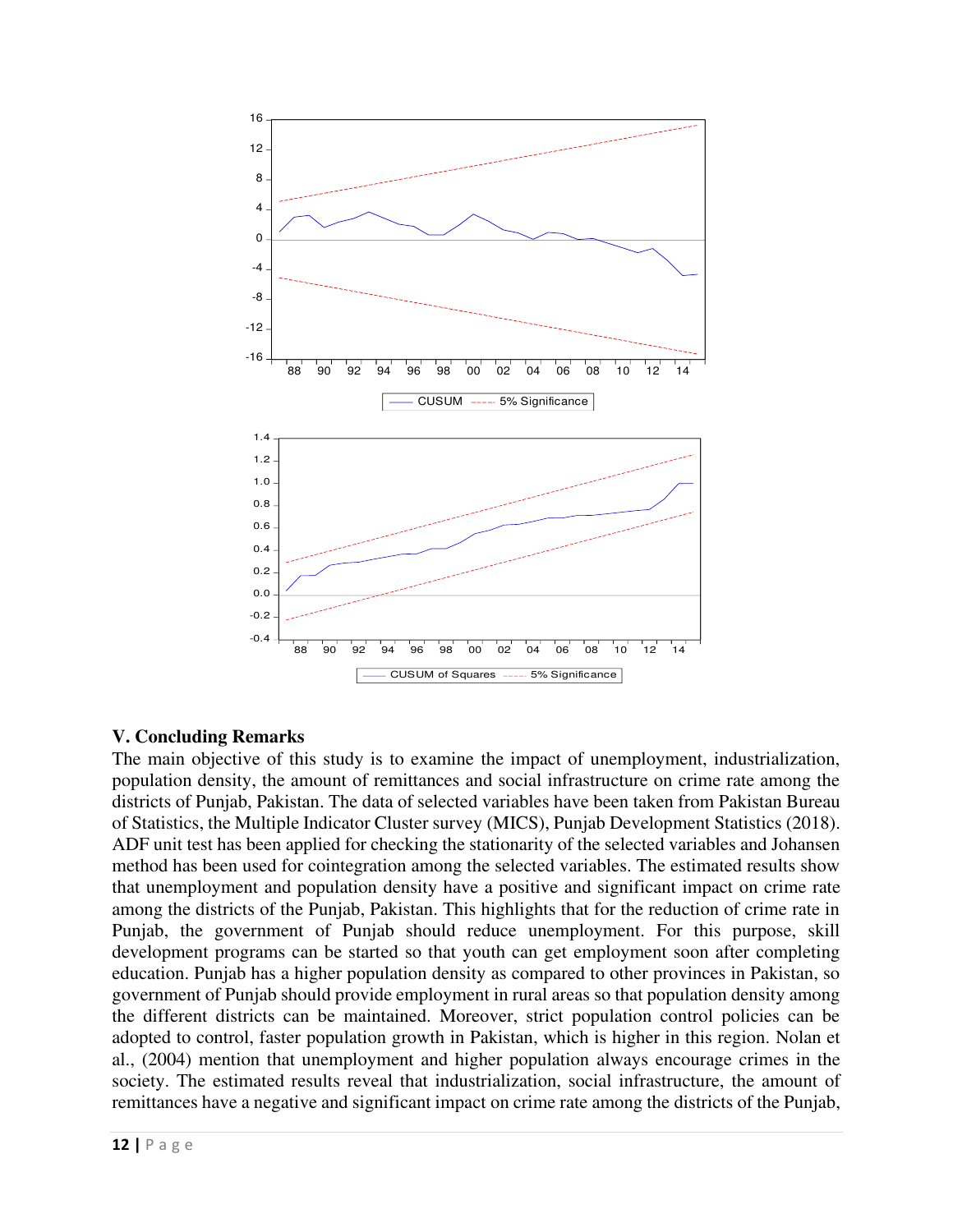Pakistan. So, for the reduction of crime rate, the government of Punjab should facilitate youth to join the labor market in the Middle East and Europe, so that they send money in the form of remittances back home. Government should frame those strategies that check the movement of remittances in the homeland. This further reduces crime rate among the districts in Punjab. The government of Punjab should also facilitate industrialists, so they crime rate can be controlled. For increasing industrialization, the government can control load shedding, soaring prices of fuel, failures to growing another energy resource. There are a number of methods which can control crime rate i.e. enhance education level, judicial measures control of corruption. Crimes have direct relations with school dropout proportion. The government of Punjab should aware masses about the importance of education in the society.

#### **References**

- Ajimotokin, S., Haskins, A., & Wade, Z. (2015). The Effects of Unemployment on Crime Rates in the US.
- Ali, A. (2011). Disaggregated import demand functions of Pakistan; An empirical Analysis. M-Phil Thesis, NCBA&E, Lahore, Pakistan, 1-70.
- Ali, A. (2015). *The impact of macroeconomic instability on social progress: an empirical analysis of Pakistan*. (Doctoral dissertation, National College of Business Administration & Economics Lahore).
- Ali, A. (2018). Issue of Income Inequality Under the Perceptive of Macroeconomic Instability: An Empirical Analysis of Pakistan. *Pakistan Economic and Social Review*, 56(1), 121-155.
- Ali, A. and Bibi, C. (2017). Determinants of Social Progress and its Scenarios under the role of Macroeconomic Instability: Empirics from Pakistan. *Pakistan Economic and Social Review* 55 (2), 505-540.
- Ali, A., & Ahmad, K. (2014). The Impact of Socio-Economic Factors on Life Expectancy in Sultanate of Oman: An Empirical Analysis. *Middle-East Journal of Scientific Research*, 22(2), 218-224.
- Ali, A., & Audi, M. (2016). The Impact of Income Inequality, Environmental Degradation and Globalization on Life Expectancy in Pakistan: An Empirical Analysis. *International Journal of Economics and Empirical Research*, 4 (4), 182-193.
- Ali, A., & Audi, M. (2018). Macroeconomic Environment and Taxes Revenues in Pakistan: An Application of ARDL Approach. *Bulletin of Business and Economics* (BBE), 7(1), 30- 39.
- Ali, A., & Rehman, H. U. (2015). Macroeconomic Instability and Its Impact on Gross Domestic Product: An Empirical Analysis of Pakistan. *Pakistan Economic and Social Review*, 53(2), 285.
- Ali, A., & Zulfiqar, K. (2018). An Assessment of Association between Natural Resources Agglomeration and Unemployment in Pakistan. *Pakistan Vision*, 19(1), 110-126.
- Ali, A., Ahmed, F., & Rahman, F. U. (2016). Impact of Government Borrowing on Financial Development (A case study of Pakistan). *Bulletin of Business and Economics* (BBE), 5(3), 135-143.
- Arshad, S., & Ali, A. (2016). Trade-off between Inflation, Interest and Unemployment Rate of Pakistan: Revisited. *Bulletin of Business and Economics (BBE)*, *5*(4), 193-209.
- Aurangzeb, D. (2012). Determinants of crime in Pakistan. *Universal Journal of Management and Sciences*, *2*(9), 9-18.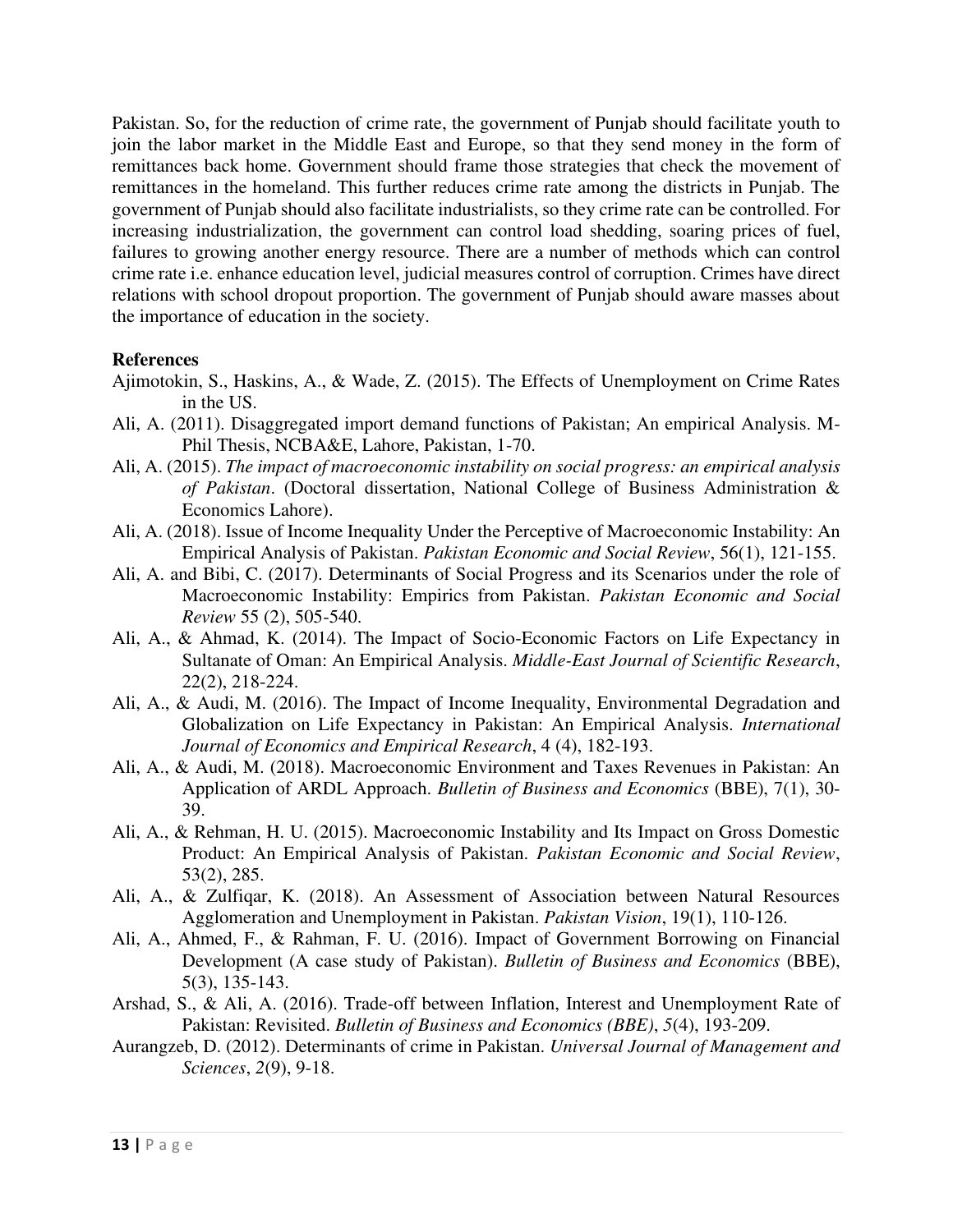- Baron, S. W. (2008). Street youth, unemployment, and crime: Is it that simple? Using general strain theory to untangle the relationship. *Canadian Journal of Criminology and Criminal Justice*, *50*(4), 399-434.
- Batu, M. M. (2016). Determinants of Youth Unemployment in Urban Areas of Ethiopia. *International Journal of Scientific and Research Publications*, *6*(5).
- Becker, G. S. (1968). Crime and punishment: An economic approach. In *The economic dimensions of crime* (pp. 13-68). Palgrave Macmillan, London.
- Bhowmik, K., & Chaliha, R. (2011). A descriptive one year study on the alleged male and female victims and accused of sex crimes. *J Indian Acad Forensic Med*, *33*(3), 214-20.
- Boyatzis, R. E. (1982). *The competent manager: A model for effective performance*. John Wiley & Sons.
- Brito, S., Corbacho, A., & Osorio, R. (2014). *Remittances and the Impact on Crime in Mexico* (No. IDB-WP-514). IDB Working Paper Series.
- Britt, C. L. (1994). Crime and Unemployment Among Youths in the United States, 1958‐1990: A Time Series Analysis. *American Journal of Economics and Sociology*, *53*(1), 99-109.
- Brown, R. L., Durbin, J., & Evans, J. M. (1975). Techniques for testing the constancy of regression relationships over time. *Journal of the Royal Statistical Society: Series B (Methodological)*, *37*(2), 149-163.
- Buonanno, P., & Leonida, L. (2005). Non-linearity between crime and education: Evidence from Italian regions. *University of Milano-Bicocca, Department of Economics*.
- Buonanno, P., & Montolio, D. (2005). Identifying the socioeconomic determinants of crime in Spanish provinces. *Documents de treball (Facultat d'Economia i Empresa. Espai de Recerca en Economia), 2005, E05/138*.
- Calvó-Armengol, A., Verdier, T., & Zenou, Y. (2007). Strong and weak ties in employment and crime. *Journal of Public Economics*, *91*(1-2), 203-233.
- Cantor, D., & Land, K. C. (1985). Unemployment and crime rates in the post-World War II United States: A theoretical and empirical analysis. *American Sociological Review*, 317-332.
- Chamlin, M. B., & Cochran, J. K. (2000). Unemployment, economic theory, and property crime: A note on measurement. *Journal of Quantitative Criminology*, *16*(4), 443-455.
- Chapman, B., Weatherburn, D., Kapuscinski, C. A., Chilvers, M., & Roussel, S. (2002). Unemployment duration, schooling and property crime.
- Cinar, E. A., & Cubukcu, E. (2012). The influence of micro scale environmental characteristics on crime and fear. *Procedia-social and behavioral sciences*, *35*, 83-88.
- Coomer, N. (2003). America's underclass and crime: The influence of macroeconomic factors. *Issues in Political Economy*, *12*(1).
- Cornwell, C., & Trumbull, W. N. (1994). Estimating the economic model of crime with panel data. *The Review of economics and Statistics*, 360-366.
- Dahlberg, M., & Gustavsson, M. (2005). Inequality and Crime: Separating the Effects of Permanent andTransitory Income.
- Dickey, D. A., & Fuller, W. A. (1979). Distribution of the estimators for autoregressive time series with a unit root. *Journal of the American statistical association*, *74*(366a), 427-431.
- Dickey, D. A., & Fuller, W. A. (1981). Likelihood ratio statistics for autoregressive time series with a unit root. *Econometrica: journal of the Econometric Society*, 1057-1072.
- Dutta, M., & Husain, Z. (2009). Determinants of crime rates: Crime Deterrence and Growth in post-liberalized India.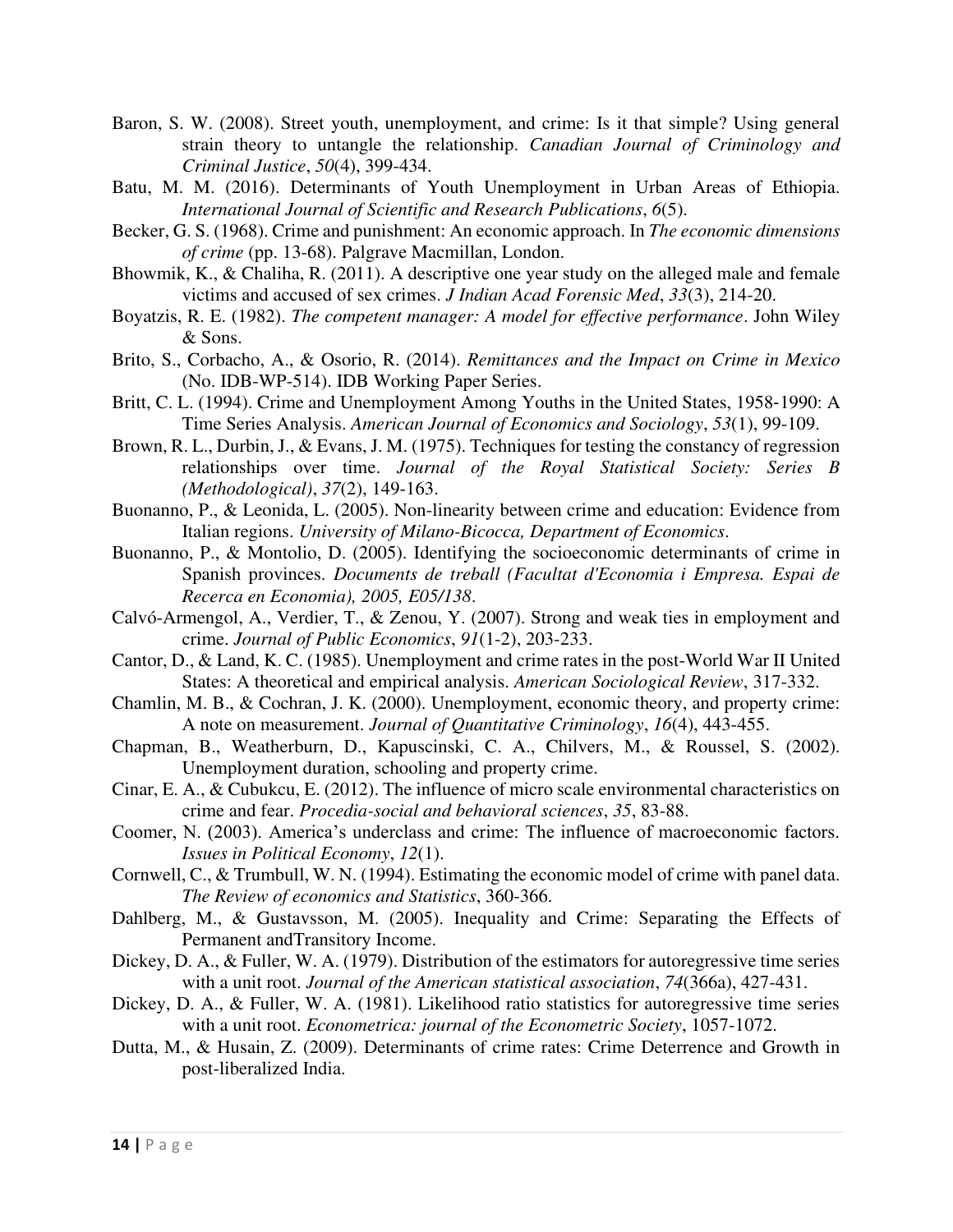- Edmark, K. (2003). *The effects of unemployment on property crime: evidence from a period of unusually large swings in the business cycle* (No. 2003: 14). Working Paper.
- Ehrlich, I. (1973). Participation in illegitimate activities: A theoretical and empirical investigation. *Journal of political Economy*, *81*(3), 521-565.
- Ehrlich, I. (1996). Crime, punishment, and the market for offenses. *Journal of Economic Perspectives*, *10*(1), 43-67.
- Engle, R. F., & Granger, C. W. (1987). Co-integration and error correction: representation, estimation, and testing. *Econometrica: journal of the Econometric Society*, 251-276.
- Entorf, H., & Sieger, P. (2014). Does the Link between Unemployment and Crime Depend on the Crime Level? A Quantile Regression Approach.
- Entorf, H., & Spengler, H. (2000). Socioeconomic and demographic factors of crime in Germany: Evidence from panel data of the German states. *International review of law and economics*, *20*(1), 75-106.
- Fajnzylber, P., Lederman, D., & Loayza, N. (2002). What causes violent crime? *European economic review*, *46*(7), 1323-1357.
- Falk, A., Kuhn, A., & Zweimüller, J. (2011). Unemployment and right‐wing extremist crime. *Scandinavian Journal of Economics*, *113*(2), 260-285.
- Freeman, R. B. (1991). *Crime and the employment of disadvantaged youths* (No. w3875). National Bureau of Economic Research.
- Gillani, S. Y. M., Rehman, H. U., & Gill, A. R. (2009). Unemployment, poverty, inflation and crime nexus: Cointegration and causality analysis of Pakistan. *Pakistan Economic and Social Review*, 79-98.
- Gillani, S., Khan, R. E. A., & Rashid Gill, A. (2011). Unemployment and property crimes in Pakistan. *Asian Economic and Financial Review*, *1*(3), 124-133.
- Gillani, S., Khan, R. E. A., & Rashid Gill, A. (2011). Unemployment and property crimes in Pakistan. *Asian Economic and Financial Review*, *1*(3), 124-133.
- Haider, A., & Ali, A. (2015). Socio-Economic Determinants of Crimes: A Cross-Sectional Study of Punjab Districts. *International Journal of Economics and Empirical Research*, *3*(11), 550-560.
- Hansen, B. E. (1996). Inference when a nuisance parameter is not identified under the null hypothesis. *Econometrica: Journal of the econometric society*, 413-430.
- Jalil, H. H., & Iqbal, M. M. (2010). Urbanisation and crime: A case study of Pakistan. *The Pakistan Development Review*, 741-755.
- Johansen, S. (1988). Statistical analysis of cointegration vectors. *Journal of economic dynamics and control*, *12*(2-3), 231-254.
- Johansen, S., & Juselius, K. (1990). Maximum likelihood estimation and inference on cointegration—with applications to the demand for money. *Oxford Bulletin of Economics and statistics*, *52*(2), 169-210.
- Khamis, F. G., El-Refae, G. A., & Fares, A. R. F. (2014). Multivariate Spatial Association between Mortality, Unemployment, Divorce, and Crime in Jordan-2011. *Journal of Statistical and Econometric Methods*, *3*(1), 49-74.
- Lauridsen, J., Nannerup, N., & Skak, M. (2013). Does Owner-Occupied Housing Affect Neighbourhood Crime?. *Discussion Papers on Business and Economics, University of Southern Denmark*, *19*.
- Lee, D. Y., & Holoviak, S. J. (2006). Unemployment and crime: an empirical investigation. *Applied Economics Letters*, *13*(12), 805-810.